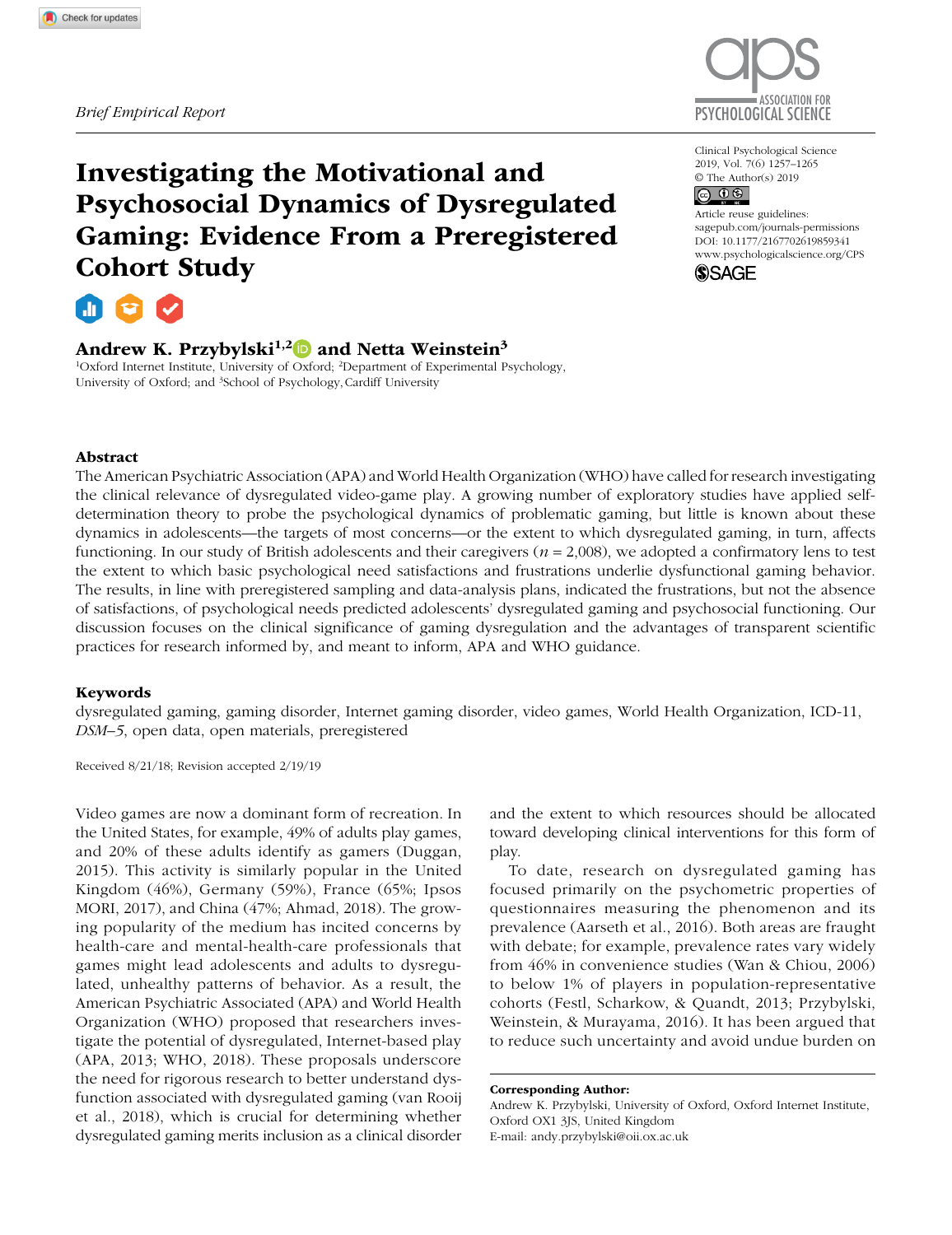national health systems, investigations of dysregulated gaming should conform to rigorous empirical standards, including open data, materials, and preregistration (Aarseth et al., 2016; van Rooij et al., 2018).

A developing area of research has focused on the motivational underpinnings of dysregulated engagement, applying the motivational framework provided by self-determination theory (SDT; Deci & Ryan, 2000) to examine how players develop unhealthy passion for gaming (Lafrenière, Vallerand, Donahue, & Lavigne, 2009; Przybylski, Weinstein, Ryan, & Rigby, 2009). Results consistent with basic psychological-needs theory (BPNT; Ryan & Deci, 2017), an SDT microtheory, identify three basic psychological needs as influencing the regulation of gaming: *competence*, feeling effective in acting on the world and achieving desired outcomes; *autonomy*, experiencing a sense of choice and psychological freedom; and *relatedness*, feeling close and connected to others. Notably, it is increasingly clear that along with exploring the satisfaction of these three needs, as has been previously done, experiences of need frustration deserve to be studied in their own right (see also Vansteenkiste & Ryan, 2013).

Recent APA- and WHO-inspired research on dysregulated gaming has examined relations with psychologicalneed experiences. Focused on online games in line with APA concerns, studies have shown that low levels of psychological-need satisfaction predict more dysregulated gaming (Weinstein, Przybylski, & Murayama, 2017), that high levels protect against dysregulated gaming (Allen & Anderson, 2018), and that need frustration presents a risk (Mills, Milyavskaya, Heath, & Derevensky, 2018). Building on these general trends, findings reported by Allen and colleagues (2018) suggest that the need satisfactions provided by playing games (Przybylski, Rigby, & Ryan, 2010) could moderate the link between frustrated needs in daily life and dysregulated gaming, such that positive game experiences exacerbate the harmful effects of frustrated needs in daily life by increasing dysregulated gaming. However, the moderation hypothesis did not replicate in a second study (Mills, Milyavskaya, Mettler, & Heath, 2018). The existing literature suggests that the satisfaction and frustration of psychological needs may be an important reason that a minority of players engage in gaming in a disordered way, but there are several key gaps in our understanding.

First, although the greatest concerns relating to dysregulated gaming have focused on young people (Egli & Meyers, 1984), no studies to date have examined the motivational dynamics of dysregulated gaming among adolescents. Second, though BPNT has been applied to a number of investigations of gaming, only one has adopted a theory-testing approach (i.e., Weinstein et al., 2017). The other studies were exploratory, relied on convenience samples, and depended on self-reports of motivation, functioning, and gaming provided by participants, making it difficult to know definitively how psychological-need experiences relate to dysregulated play. Third, the extent to which the satisfaction versus frustration of psychological needs drives dysregulated gaming is not clear, though it is possible that both exert influence on dysregulated gaming or that need frustrations play a more dominant role (Chen et al., 2015). Finally, the extent to which dysregulated gaming shapes players' well-being is not yet clear, though this question is key to understanding whether concerns regarding the harmful effects of dysregulated play are warranted. Findings related to short-term (e.g., Przybylski et al., 2009) and general well-being outcomes (e.g., Allen & Anderson, 2018) suggest that dysregulated play may be harmful, yet other work (Weinstein et al., 2017) shows no direct links. Thus, it is crucial to test the extent to which dysregulated gaming accounts for emotional, peer, behavioral, or conduct problems—all key indicators of functioning in adolescents—over and above variability linked to basic needs. In other words, it is important to know if dysregulated play accounts for incremental variance in daily life psychosocial functioning, given that we might expect in-game basic psychological-needs satisfactions and daily life need frustrations to give rise to problematic patterns of play in the first place.

### The Present Research

The goal of the present research was to clarify the motivational and psychosocial correlates of dysregulated gaming using a rigorous theory-testing approach based on a preregistered sampling and analysis plan. Quantifying dysfunction in these ways is important for determining whether dysregulated gaming should be classified as a clinical disorder and whether resources should be invested in its treatment. To this end, we conducted a cross-sectional study with a large and representative adolescent cohort informed by guidance from the fifth edition of the *Diagnostic and Statistical Manual of Mental Disorders* (*DSM–5*; APA, 2013; Kardefelt-Winther, 2014) and self-determination theory (Deci & Ryan, 2000). We tested six hypotheses concerned with the extent to which adolescents' dysregulated gaming reliably links to basicneed satisfactions and frustrations, need satisfactions experienced within games, and psychosocial functioning as evaluated by adolescents' caregivers.

*Hypotheses 1 and 2*: We predicted that those high in psychological-need satisfaction would report lower levels of dysregulated gaming, whereas those facing psychological-need frustration would report higher levels of dysregulated gaming.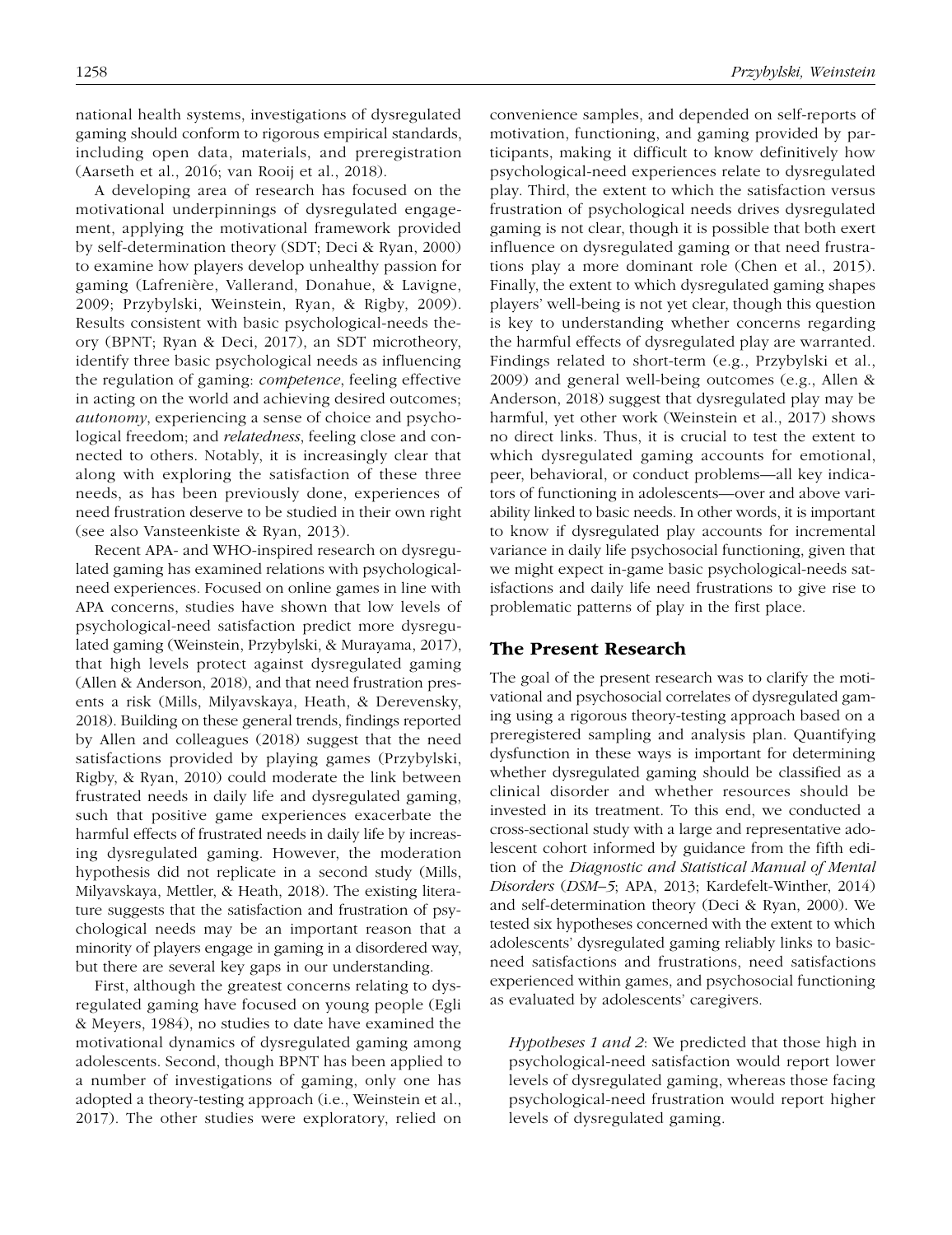*Hypothesis 3*: We predicted that daily psychologicalneed frustration would relate to more dysregulated gaming insofar as games provided satisfactions which were otherwise lacking in daily life. In other words, we expected that players might be more likely to have an unhealthy relationship with games if games met needs that they felt were frustrated by their experiences in everyday life.

*Hypothesis 4*: We expected that dysregulated gaming and need frustration would be positively and uniquely related to psychosocial difficulties, whereas need satisfaction would be linked to fewer psychosocial difficulties.

*Hypotheses 5 and 6*: The final hypotheses focused on the extent to which psychological-need satisfaction and frustration have indirect effects on psychosocial functioning by way of their effects on dysregulated gaming. We hypothesized that dysregulated gaming would mediate the links between psychological-need satisfactions and frustrations and psychosocial functioning reported by parents.

# Method

# *Participants*

A nationally representative sample of 1,004 adolescents and an equal number of their caregivers living in England, Scotland, and Wales were recruited using geographic data, household socioeconomic class, participant age, and gender factors based on 2011 United Kingdom Census data. The data were collected with the help of the research firm ICM Unlimited using an online survey methodology. The adolescent sample was evenly divided among 14-year-old adolescents (*n* = 497) and 15-year-old adolescents ( $n = 507$ ). Of these, 540 participants identified as male, 461 as female, and 3 as "other." The sample was predominantly White; 8.1% of participants reported they were from Black and minority ethnicities. Total combined annual household income mirrored the general population and ranged from £6,500 (1.9%) to £150,000 or more (2.8%).

# *Ethical review*

Ethical review for data collection and analysis was conducted by the research ethics committee at the University of Oxford.

### *Measures*

Adolescents and caregivers completed the following selfreport measures as part of a larger study conducted in March 2018 to survey the online lives and behaviors of British youth. After providing consent for their own and their children's participation in this web-based survey, caregivers reported on the primary outcome measure: psychosocial functioning of young people. After completing their portion of the study, caregivers were asked to leave the room, and adolescents then completed their portion of the study. Adolescent participants registered their own consent and completed measures of online gaming behavior, as well as measures of dysregulated gaming and daily psychological-need satisfaction and frustration.

## *Observed variables*

*Psychosocial functioning.* Caregivers completed the Strengths and Difficulties Questionnaire, a widely used measure of adolescents' social and emotional functioning, which has been validated in community (Goodman, Ford, Simmons, Gatward, & Meltzer, 2000), academic, and clinical settings (Becker, Hagenberg, Roessner, Woerner, & Rothenberger, 2004). Caregivers provided answers on the basis of their adolescents' behaviors in the past month using one of three options: "not true" (coded 1), "somewhat true" (coded 2), or "certainly true" (coded 3). Their ratings of these 20 items showed high reliability ( $\alpha = .89$ ), reflecting two facets, including externalizing (i.e., hyperactivity; conduct difficulties;  $M = 15.48$ ,  $SD = 3.98$ ,  $\alpha = .81$ ) and internalizing problems (i.e., peer and emotional difficulties;  $M = 14.75$ ,  $SD = 4.26$ ,  $\alpha = .85$ ).

*Gaming behavior.* Adolescents reported whether they played games, how much they played, and with whom they played. They were told, "Many young people regularly play video games on computers (e.g. Minecraft), smartphones (e.g. Candy Crush), and gaming consoles (e.g. New Super Mario Bros.)," and were asked, "Do you play video games?" Those who responded in the affirmative were asked, "Please name the games you played most in the past month and please try to be specific. . . ." For each of these, adolescents were asked how long they spent playing each on a daily basis and whether they used the Internet to play the game with others. A total of 525 adolescents said they played at least one Internetbased game. Reports of play ranged from less than 30 min/day to an extreme of 2 participants reporting playing these games for 21 hr/day, though the average was 3 hr 11 min  $(SD = 2 \text{ hr } 44 \text{ min})$  each day, a figure in line with national statistics (Ipsos MORI, 2017).

**Dysregulated gaming.** Adolescents who played at least one Internet-based game completed a nine-item checklist drafted in consultation with clinical and research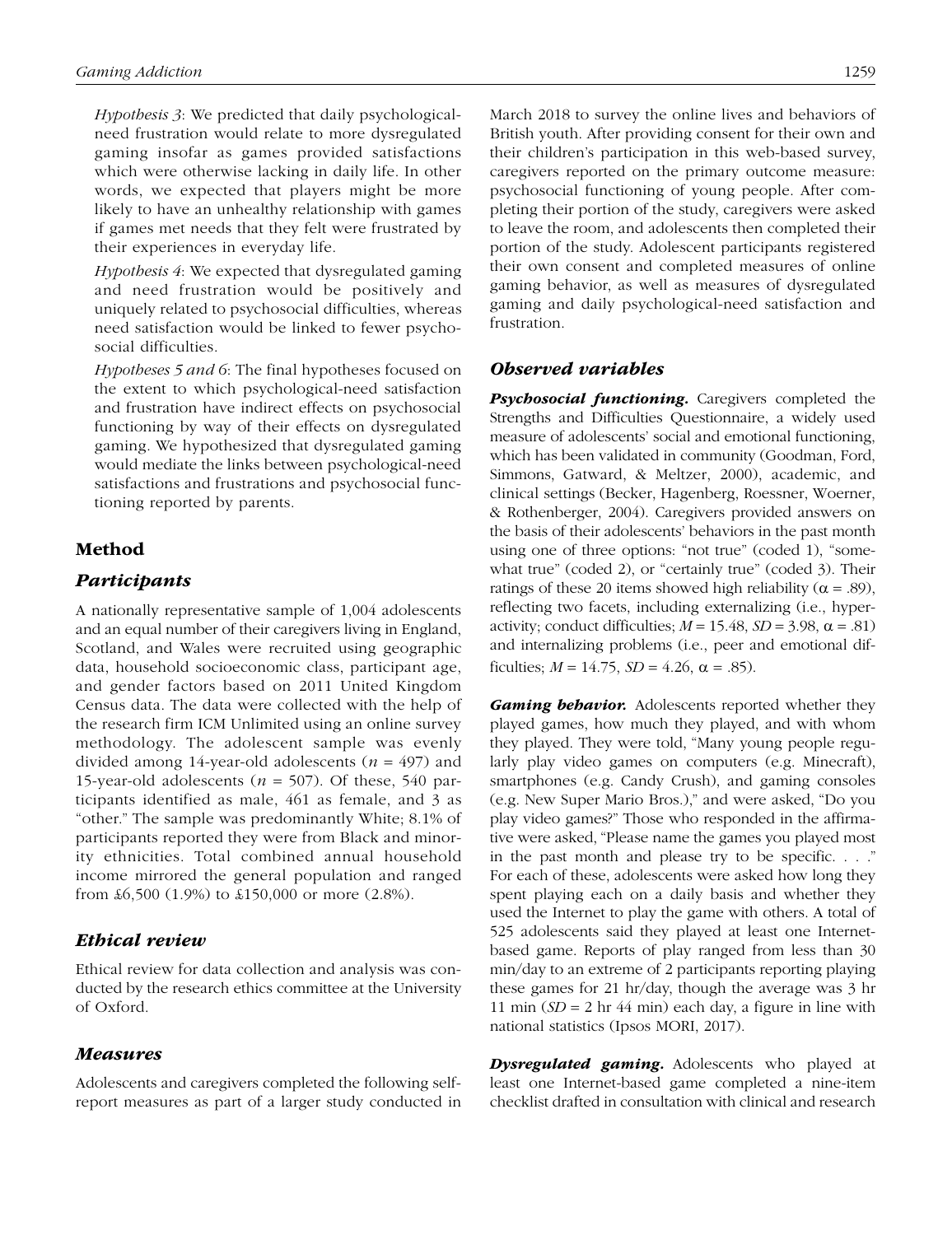psychologists studying video games and behavioral addictions. The checklist was used in previous research to study dysregulated gaming through the lens of the APA's guidance on Internet gaming disorder (IGD; Przybylski et al., 2016; Weinstein et al., 2017). These included items such as "I felt moody or anxious when unable to play," "I felt that I should play less but couldn't," and "I risked friends or opportunities due to games." For those who said they played online games, just under half reported no IGD indicators (44%, *n* = 233), and the number of participants endorsing dysregulated gaming decreased monotonically from those who reported one symptom  $(18.9\%, n = 99)$  to those who reported seven or more  $(0.8\%, n = 4)$ . Following the analysis plan and approach used in previous research on dysregulated gaming (Przybylski, 2016; Przybylski et al., 2016; Weinstein et al., 2017), responses were summed to create a composite score that ranged from 0 to 9 ( $M = 1.33$ ,  $SD = 1.61$ ,  $\alpha =$ .64). The frequencies of indicator counts are presented in Table S1 in the Supplemental Material available online.

*Psychological needs in daily life.* Psychological-need satisfaction and frustration were measured using a 24-item self-report scale (Chen et al., 2015). Participants used a 5-point scale to rate the truth of 12 items reflecting need satisfaction in daily life, including "I feel a sense of choice and freedom in the things I undertake"  $(M = 3.94, SD = 0.66,$  $\alpha$  = .92) and 12 items reflecting need frustration, including "My daily activities feel like a chain of obligations" (*M* = 2.53,  $SD = 0.95$ ,  $\alpha = .94$ ).

*Psychological needs within games.* If adolescent participants indicated that they played Internet-based games, they also completed the 12 items measuring psychologicalneed satisfactions using the same general instructions and response anchors used for daily needs, this time in the context of need experiences within games. Participants responded to the same 5-point scale used to measure needs in daily life but focused on games; for example: "When I play online games I feel capable at what I do." Responses were summed to create a composite score for each participant  $(M = 3.92, SD = 0.69, \alpha = .92)$ .

# Results

# *Data and analytic strategy*

We conducted an a priori power analysis to determine the target number of observations needed to provide a fair test of our hypotheses. Because APA and WHO guidance on dysregulated gaming is relatively new and suggests that the impact of dysregulated gaming should be "significant," the literature did not provide an empirical baseline to justify a smallest effect size of interest (SESOI; Lakens, 2017). This left us without a clear anchor to evaluate whether gaming has practically significant impacts on psychosocial outcomes. We used  $r^2 = .04$ , the SESOI proposed by Ferguson (2009) for general-media-effects research, though this was modest by traditional standards (Cohen, 1992). We decided that 4.0% of shared variability between our explanatory and criterion variables was a practically significant effect in line with other gaming outcomes (Hilgard, Engelhardt, & Rouder, 2017). Power analysis using this SEOSI showed that a sample size of 600 was required for a sensitive test of hypotheses (99% power). Given that 6 in 10 adolescents play online games (Lenhart, 2015), a target sample of 1,000 adolescents was recruited.

There were four deviations from the analysis plan (Przybylski & Weinstein, 2018b): (a) The target effect size  $(r^2)$  was .039 instead of .04; (b) the effective sample size was smaller than anticipated  $(n = 525)$ ; (c) reviewers suggested that we test the first two hypotheses, including covariates, and we agreed; and (d) during analysis, it was clear that dysregulated gaming scores were more skewed and dispersed than expected. We transformed these scores by adding 1 and log-transforming the raw scores for hypothesis testing. We also conducted sensitivity analyses using negative binomial regression models to test if this assumption held and the direction, significance, and magnitude of effects did not change based on the modeling method. These results are available, along with the data, code, and materials, on the Open Science Framework (Przybylski & Weinstein, 2018a).

# *Preliminary analyses*

In Table 1, we present the zero-order correlations observed between the variables of interest in this study.

# *Confirmatory hypothesis testing*

In line with the analysis plan, six hypotheses concerning motivation, psychosocial functioning, and dysregulated gaming were evaluated. The results for Hypotheses 1 through 4 are summarized in Table 2 and those for Hypotheses 5 and 6 are shown in Table S2 in the Supplemental Material.

*Hypothesis 1: psychological-need satisfaction and dysregulated gaming.* The first analysis tested the prediction that psychological-need satisfaction is negatively related to dysregulated gaming. In line with our analysis plan, this model did not include covariates. As expected, general-need satisfaction was significantly negatively associated with the criterion,  $\beta$ (523) = -0.155, *p* = .001, yet the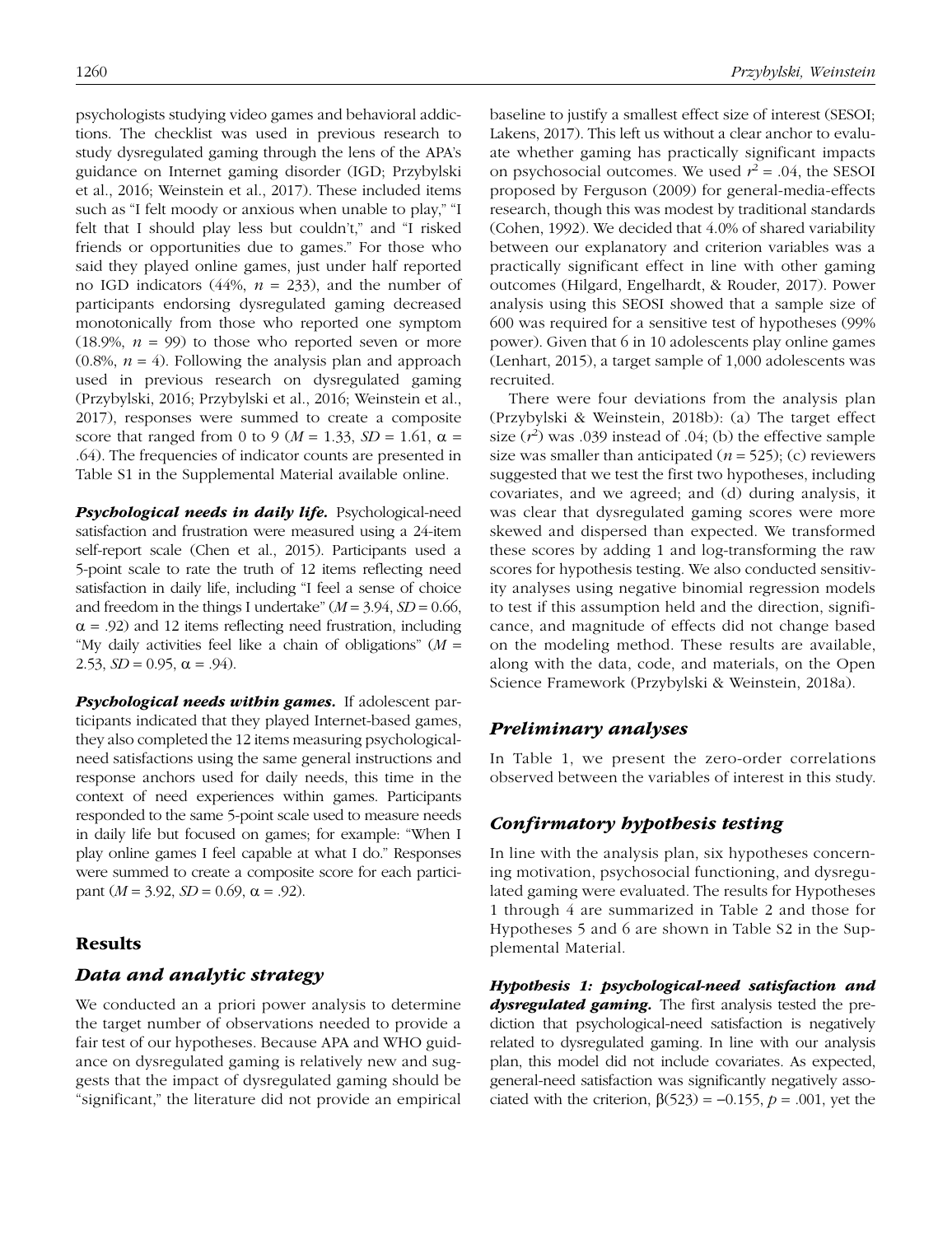| <b>Table 1.</b> Observed <i>E</i> cho-Order Contenations |         |        |          |         |          |         |         |      |  |  |
|----------------------------------------------------------|---------|--------|----------|---------|----------|---------|---------|------|--|--|
| Variable                                                 |         |        | 3        | 4       | 5        | $\circ$ |         | 8    |  |  |
| 1. Female                                                |         |        |          |         |          |         |         |      |  |  |
| 2. Age                                                   | .04     |        |          |         |          |         |         |      |  |  |
| 3. Psychological-need satisfaction                       | $-.03$  | .06    |          |         |          |         |         |      |  |  |
| 4. Psychological-need frustration                        | .08     | .05    | $-.35**$ |         |          |         |         |      |  |  |
| 5. Externalizing problems                                | $-.01$  | .03    | $-.32**$ | $.57**$ |          |         |         |      |  |  |
| 6. Internalizing problems                                | $.12**$ | $.10*$ | $-.28**$ | $.65**$ | $.62**$  |         |         |      |  |  |
| 7. Gaming time                                           | $-.08$  | .01    | $.10*$   | $.11*$  | .04      | .02     |         |      |  |  |
| 8. In-game-need satisfaction                             | $-.05$  | .05    | $.60**$  | $-.09*$ | $-.13**$ | $-.09$  | $.20**$ |      |  |  |
| 9. Dysregulated gaming                                   | $-.08$  | .04    | $-.12**$ | $.39**$ | $.32**$  | $.31**$ | $.16**$ | .09* |  |  |

Table 1. Observed Zero-Order Correlations

\**p* < .05. \*\**p* < .001.

relation was smaller than predicted, accounting for 2.4% of the variability in dysregulated gaming. Though the observed effect was significant and in the direction expected, this effect was too small, below the 4.0% threshold set in the analysis plan, to warrant further study.

*Hypothesis 2: psychological-need frustration and dysregulated gaming.* To test the hypothesis that feeling that basic psychological needs frustrated in everyday life may constitute a risk factor for dysregulated gaming, we used a linear model mirroring the one used to test Hypothesis 1. Results indicated that need satisfaction was positively associated with the criterion,  $β(523) = 0.367, p =$ .001. Furthermore, the observed link was not only statistically significant but also accounted for 13% of the variability in dysregulated gaming, fully supporting the second prediction.

*Hypothesis 3: moderating influence of need satisfaction in online games.* The third hypothesis concerned the degree to which gaming-need satisfaction moderates the link between psychological-need frustration in day-to-day life and dysregulated gaming. To test this idea, the planned model regressed dysregulated gaming scores onto participant age and gender in the first step (neither were significant, *p*s > .08) and onto daily need frustration and gaming-need satisfaction in the second step (both were significant, *p*s < .05). Yet the interaction term entered in the third step of the model was itself not significant,  $β(519) = 0.140, p = .61$ , such that the third hypothesis was not supported. A related exploratory analysis tested if the relation between psychological-need frustration and game engagement was moderated by in-game need satisfaction, the rationale being that satisfaction of needs during play might provide a distraction from need frustration in daily life.

*Hypothesis 4: direct effects of psychosocial functioning.* Need satisfaction experienced in daily life was expected to be negatively associated with both externalizing and internalizing problems, whereas the opposite was expected for daily life need frustration and dysregulated gaming, holding variability in participant gender and age constant. The first model regressed externalizing problems simultaneously onto need satisfaction,  $β(519) = -0.138, p = .001$ , need frustration,  $β(519) = 0.474$ ,  $p < .001$ , and dysregulated gaming,  $β(519) = 0.117$ ,  $p = .003$ . Though all three were significantly related to externalizing problems in the directions predicted, only daily need frustration accounted for a practically significant share of variability in this outcome (17%). The second model examined internalizing problems and showed that need satisfaction,  $\beta$ (519) = −0.067, *p* = .060, need frustration, β(519) = 0.584, *p* < .001, and dysregulated gaming,  $β(519) = 0.075$ ,  $p = .038$ , were related in the direction expected, yet daily need frustration was the only factor that accounted for a practically significant share of variability in internalizing problems (25%). These results partially supported the fourth hypothesis and highlighted the importance of need frustration.

*Hypotheses 5 and 6: indirect effects on psychosocial functioning.* Four indirect-effects models evaluated the mediating influence of dysregulated gaming on the relations between daily need satisfaction and frustration and psychosocial functioning (see Fig. S1 and Table S2 in the Supplemental Material). Results broadly mirrored and extended the pattern of findings derived from testing Hypotheses 1, 2, and 4. Need satisfaction and frustration were consistent predictors of both dysregulated gaming (Path *a*) and externalizing and internalizing problems (Path *c*). Furthermore, all of the hypothesized indirect effects (Path  $a \times b$ ) relating needs to psychosocial outcomes by way of dysregulated gaming were statistically significant in the direction hypothesized, yet accounted for little incremental variability  $($   $<$  0.3% $)$  when compared with the direct effects of psychological-need satisfaction  $(> 6\%)$  and frustration  $(> 23\%)$ . In other words, daily psychological-need experiences robustly predicted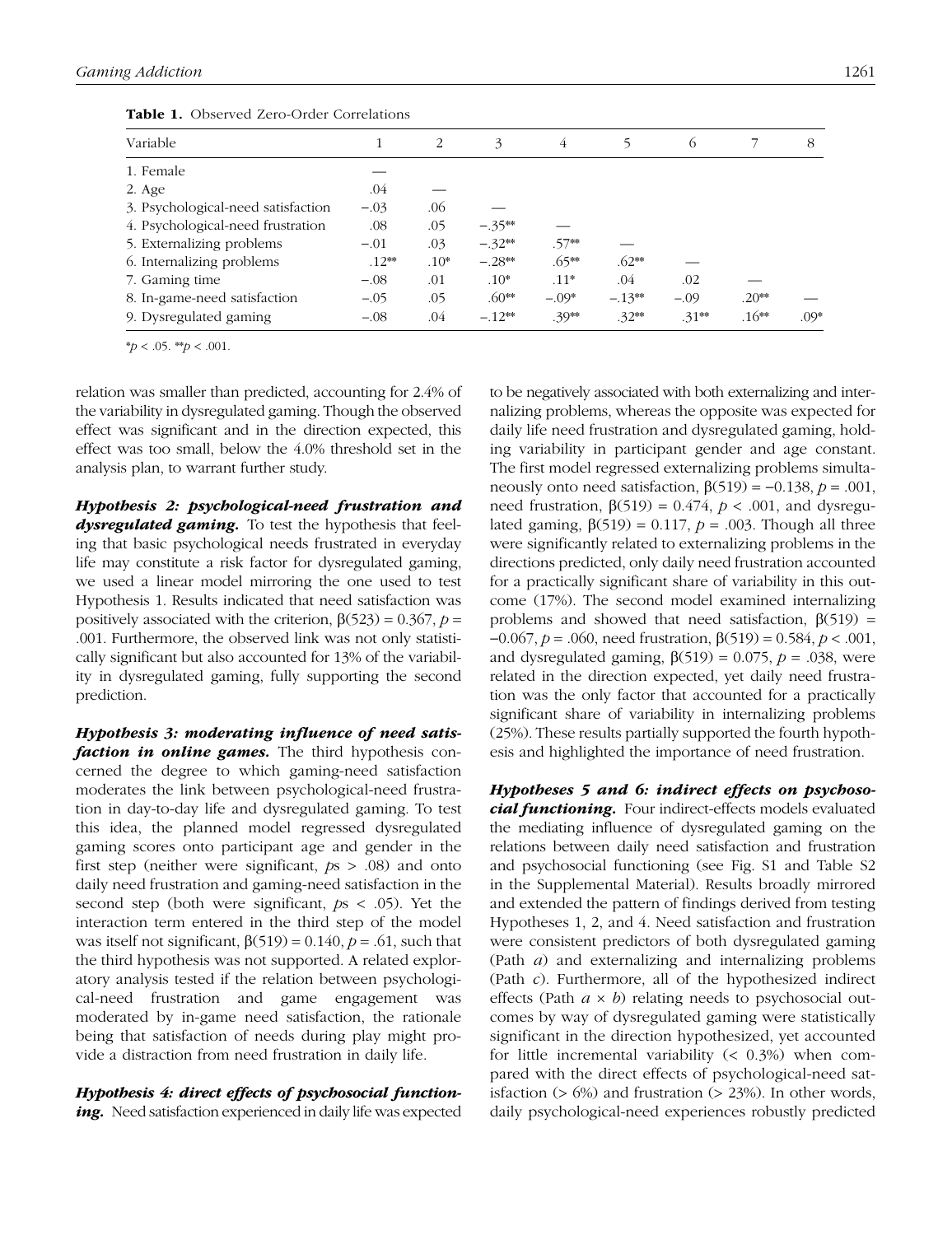|                                                          | Slope            |                    |          |      | Variance         |
|----------------------------------------------------------|------------------|--------------------|----------|------|------------------|
| Hypothesis (criterion variable) and explanatory variable | $\boldsymbol{b}$ | $95\%$ CI for $b$  | β        | Þ    | estimate $(R^2)$ |
| Hypothesis 1 (dysregulated gaming)                       |                  |                    |          |      |                  |
| Psychological-need satisfaction                          | $-0.053$         | $[-0.089, -0.018]$ | $-0.128$ | .003 | .016             |
| Hypothesis 2 (dysregulated gaming)                       |                  |                    |          |      |                  |
| Psychological-need frustration                           | 0.117            | [0.093, 0.140]     | 0.398    | .000 | .157             |
| Hypothesis 3 (dysregulated gaming)                       |                  |                    |          |      |                  |
| Psychological-need frustration                           | 0.099            | $[-0.049, 0.247]$  | 0.339    | .188 | .003             |
| Game-need satisfaction                                   | 0.036            | $[-0.057, 0.129]$  | 0.091    | .444 | .001             |
| Psychological-need Frustration × Game-Need Satisfaction  | 0.005            | $[-0.030, 0.039]$  | 0.075    | .783 | .000             |
| Hypothesis 4 (externalizing problems)                    |                  |                    |          |      |                  |
| Dysregulated gaming                                      | 1.673            | [0.584, 2.761]     | 0.117    | .003 | .011             |
| Psychological-need satisfaction                          | $-0.827$         | $[-1.274, -0.380]$ | $-0.138$ | .000 | .017             |
| Psychological-need frustration                           | 1.995            | [1.655, 2.334]     | 0.474    | .000 | .166             |
| Hypothesis 4 (internalizing problems)                    |                  |                    |          |      |                  |
| Dysregulated gaming                                      | 1.152            | [0.063, 2.242]     | 0.075    | .038 | .005             |
| Psychological-need satisfaction                          | $-0.429$         | $[-0.876, 0.019]$  | $-0.067$ | .060 | .004             |
| Psychological-need frustration                           | 2.633            | [2.293, 2.973]     | 0.584    | .000 | .252             |

Table 2. Results of Regression Models Evaluating Hypotheses 1 to 4

Note:  $b$  = unstandardized regression coefficient; CI = confidence interval;  $β$  = standardized regression coefficient.

psychosocial functioning, holding variability relating to gaming and control variables constant, though the opposite was not supported.

# *Exploratory analyses*

During peer review, it was suggested that psychologicalneed frustration and in-game need satisfaction might interact to predict engagement with online games. Reflecting on SDT and BPNT, we agreed this was an intriguing research question. After controlling for participant gender and age, we found both in-game need satisfaction ( $\beta$  = .21,  $p$  < .001) and everyday psychologicalneed frustration (β = .13, *p* = .002) were positively associated with the amount of time participants allocated to games, but the moderating term was not significant ( $p = .985$ ).

# **Discussion**

The APA and WHO are considering classifying dysregulated gaming as a new clinical diagnosis, but little research has considered the extent to which it represents a dysfunctional form of behavior meriting serious clinical consideration. In the present research, we applied motivational theory to investigate whether psychological-need satisfactions and frustrations in adolescents' daily lives are linked to dysregulated engagement. Our intent was to move beyond the exploratory empirical frames used to study dysregulated gaming by using an explicit theory-testing approach informed by SDT. Results derived from this nationally representative sample confirmed a number of preregistered hypotheses concerning dysregulated online play but did not provide support for others.

The first line of findings demonstrated that daily psychological-need frustration, in particular, consistently related to dysregulated gaming. These results are in line with previous ones (Mills, Milyavskaya, Heath, et al., 2018), yet the amount of variance accounted for was less than the criterion we set for a clinically significant effect. We did not find evidence that low levels of need satisfaction predicted variability in dysregulated gaming over and above psychological-need frustration. This latter finding makes sense, given that having one's needs frustrated is more likely to account for dysregulation, and mirrors findings in analogue domains, including education (Chen et al., 2015), sports (Bartholomew, Ntoumanis, Ryan, Bosch, & Thogersen-Ntoumani, 2011), and in relation to other dysregulated behaviors such as disordered eating (Boone, Vansteenkiste, Soenens, Van der Kaap-Deeder, & Verstuyf, 2014). In addition, results from testing our moderation hypothesis inform conflicting results in the existing literature (Mills, Milyavskaya, Mettler, et al., 2018); we did not find evidence that psychologicalneed satisfaction experienced within games moderates the link between basic-need frustration and dysregulated gaming. This null finding runs counter to previously reported moderation effects on dysregulated gaming (Allen & Anderson, 2018), suggesting that future research should explore which factors of specific games or samples of gamers might result in divergent findings. This being understood, it is clear that the explanatory and predictive power of BPNT with respect to dysregulated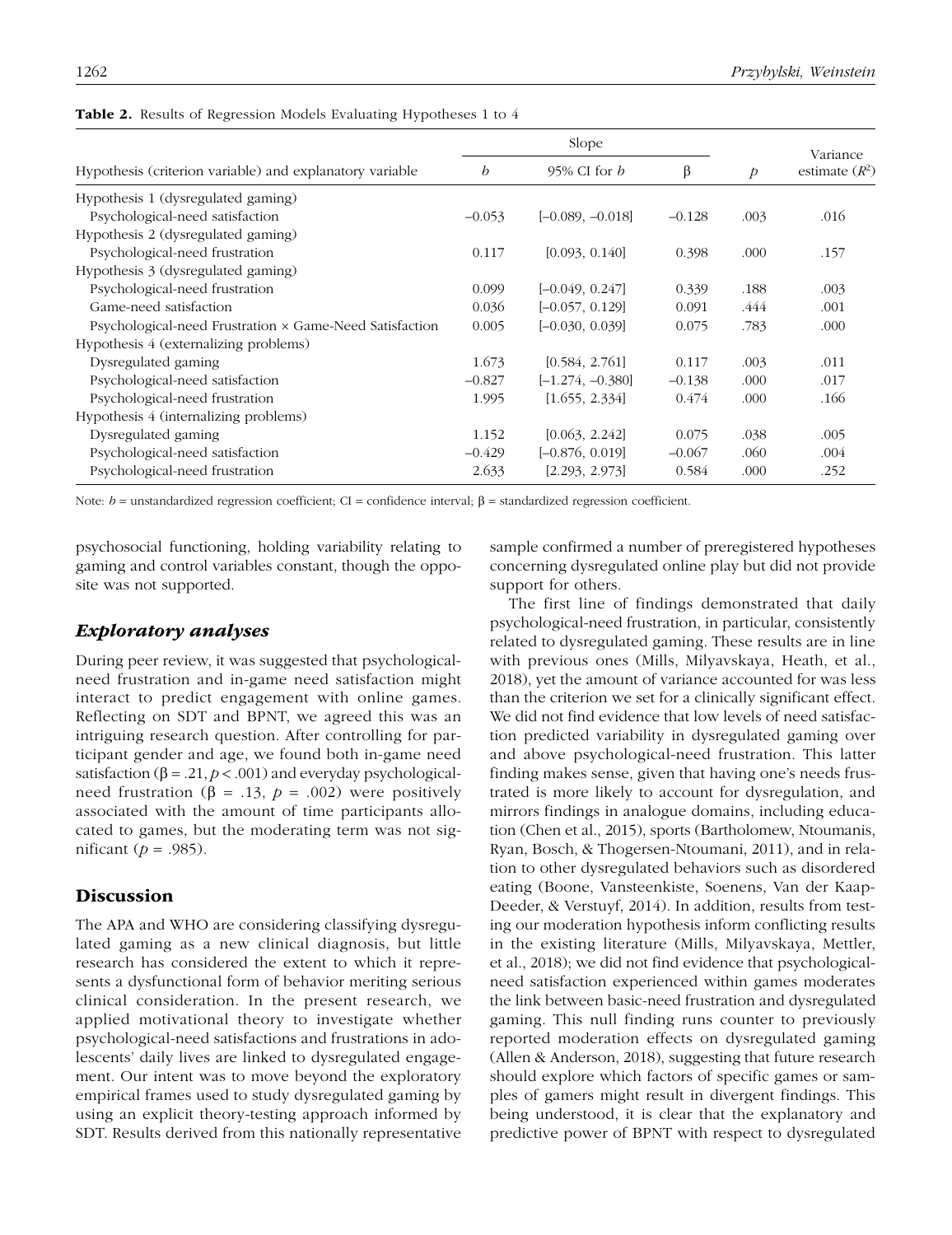gaming is rooted in psychological-need frustration. Though basic psychological-need satisfactions provided in everyday life and in games might be correlated with gaming engagement more broadly (Przybylski et al., 2010), neither accounts for significant variability in dysregulated gaming when basic-need frustration is considered.

The second set of the findings concerning adolescents' psychosocial functioning were noteworthy. In line with what would be expected by BPNT, daily psychological-need satisfaction and need frustration were associated with both externalizing and internalizing problems (Ryan & Deci, 2017). Furthermore, whereas dysregulated gaming was negatively correlated with psychosocial functioning, as expected, it accounted for a practically insignificant share of variability in key outcomes, a very small effect as compared with the role played by basic psychological needs. Given that many have argued that the clinical value of dysregulated gaming is determined in large part by its impact on functioning, our findings are noteworthy (WHO, 2018) and strongly suggest that dysregulated gaming is unlikely to be a practically significant route by which psychologicalneed frustration undermines psychosocial functioning. Supporting this conclusion, results derived from testing Hypotheses 5 and 6 indicated that there are measurable indirect effects linking psychological needs to psychosocial functioning by way of dysregulated gaming, but these relations were considerably smaller than we expected. This evidence suggests that having information about the extent to which an adolescent's videogame play is dysregulated provides no practically useful incremental information when viewed in light caregivers' assessments of emotional, behavioral, peer, or conduct difficulties.

# *Limitations and methodological considerations*

This research presents three noteworthy limitations. First, data were strictly correlational. On the basis of extant theory and evidence (Weinstein et al., 2017), we have some confidence that basic psychological-need experiences reliably precede dysregulation (Chen et al., 2015), but further research is needed to probe this. Such work should be conducted with sensitive hypothesis testing, as future studies examining the interrelation between daily need frustration and dysregulated gaming and health should be understood as a medium effect  $(r \approx .36)$ , whereas those wanting to reliably study dysregulated gaming effects ( $r \approx .07$ ) will need to recruit much larger samples if we assume that the betweenperson effects observed here are mirrored in terms of within-person trends over time. Those studying dysregulated gaming will also need to develop new methods for dealing with data distributions with high dispersion.

Third, findings were interpreted using a widely cited recommendation (Ferguson, 2009) for our SESOI. This is in line with a clinical-outcomes literature that suggests that those studying the impact of dysregulated gaming on clinical outcomes should adopt a more stringent SESOI so that the effects of technology on clinical outcomes constitute a minimally important difference (MID; Miller, 1956; Norman, Sloan, & Wyrwich, 2003). Although the MID is more conservative than our SESOI  $(r^2 = .059 \text{ vs. } .04)$ , adopting it would not have affected our findings: Gaming effects fell well below and need frustration were well above the MID. However, researchers interpreting findings in light of MID recommendations could collect a smaller and less-expensive sample without sacrificing statistical power ( $n \approx 296$ ; 1 –  $\beta$  = 0.99). Given that our large sample size meant that interpretations of data varied widely when using statistical significance versus a SESOI, we argue that those studying dysregulated gaming should adopt a SESOI as standard in future research, particularly when recruiting large samples. Doing so will provide an informed basis for power analysis and will minimize the chance that researches will interpret statistically, but not practically significant gaming effects as clinically relevant.

Finally, our inferences are based on a sample drawn from the general population of adolescents living in Great Britain. We did not collect multinational data, as has been previously done (Przybylski et al., 2016), and we did not focus on a clinical population or use an in-person clinical assessment to measure psychosocial functioning (Kardefelt-Winther, 2014; Van Rooij & Kardefelt-Winther, 2017). As this research area matures and we move toward building an evidence base suitable for studies leading toward the next revision of the *Diagnostic and Statistical Manual of Mental Disorders* and *International Classification of Diseases*, incorporating all three of these will be needed.

# *Closing remarks*

Health organizations require robust evidence to inform their ongoing decision making regarding whether dysregulated gaming constitutes a significant psychiatric condition meriting clinical attention and resources. Given the high professional and reputational stakes, research meeting this need must be of the highest empirical and theoretical standards. The present work represents a concerted effort to investigate the phenomenon as outlined by the APA and WHO; we complemented rich theory with transparent scientific practices. The findings underscore the importance of experiences of need frustration as a robust predictor of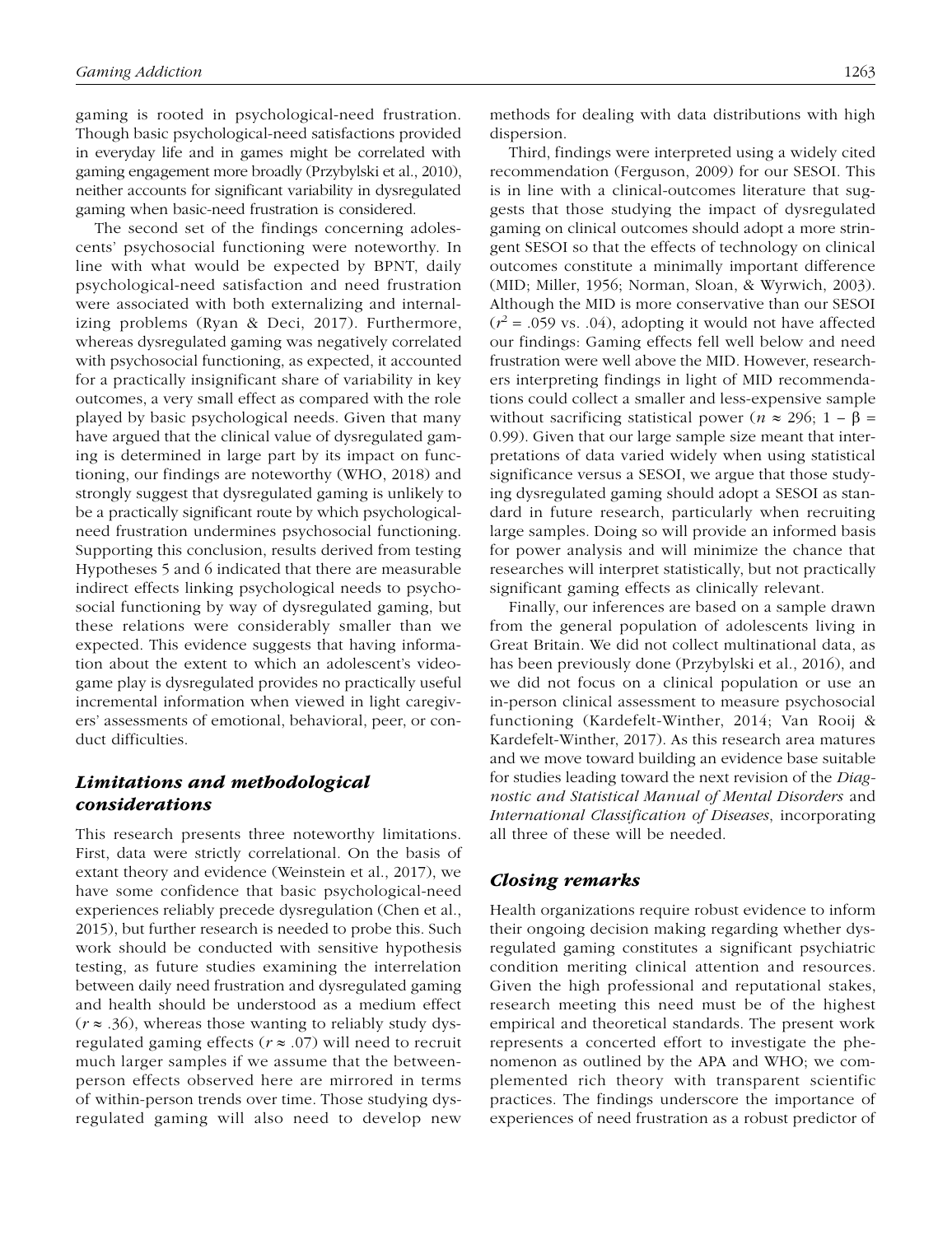both dysregulated gaming and psychosocial functioning. Our approach provides a template for researchers to expand on the scope of findings from this study; this program of work is needed to determine if the attention that researchers and clinicians give this immensely popular activity is empirically justified. Judged on the basis of the evidence reported in this study, we would conclude it is not. In this case, the negative results are highly significant for clinical researchers and health policymakers at the APA and WHO.

## Action Editor

Kenneth J. Sher served as action editor for this article.

#### Author Contributions

A. K. Przybylski and N. Weinstein conceptualized the project. A. K. Przybylski conducted data analyses. Both authors take full responsibility for the integrity and accuracy of the data analysis. Both authors approved the final version for submission.

### ORCID iD

Andrew K. Przybylski **intersection** <https://orcid.org/0000-0001-5547-2185>

### Acknowledgments

The content of this article is drawn from a larger project but data presented here are not reported elsewhere.

#### Declaration of Conflicting Interests

The author(s) declared that there were no conflicts of interest with respect to the authorship or the publication of this article.

#### Funding

This research was partially funded by John Fell Fund Grant 163/079 through the University of Oxford and from the British Academy/Leverhulme Trust Small Research Grant SG171197. A. K. Przybylski is supported by grants from Barnardo's UK and an Understanding Society Policy Fellowship Grant ES/ K005146/1. These organizations did not play any role in the study design, analysis, or presentation of these data, and they were not involved in the decision to write this article.

#### Supplemental Material

Additional supporting information can be found at [http://](http://journals.sagepub.com/doi/suppl/10.1177/2167702619859341) [journals.sagepub.com/doi/suppl/10.1177/2167702619859341](http://journals.sagepub.com/doi/suppl/10.1177/2167702619859341)

#### Open Practices



All data and materials have been made publicly available via Open Science Framework and can be accessed at [https://osf](https://osf.io/5fbac/) [.io/5fbac/](https://osf.io/5fbac/) and [https://osf.io/gx4j7/,](https://osf.io/gx4j7/) respectively. The design and analysis plans for the experiments were preregistered at [https://](https://osf.io/gx4j7/) [osf.io/gx4j7/](https://osf.io/gx4j7/). The complete Open Practices Disclosure for this article can be found at [http://journals.sagepub.com/doi/suppl/](http://journals.sagepub.com/doi/suppl/10.1177/2167702619859341) [10.1177/2167702619859341](http://journals.sagepub.com/doi/suppl/10.1177/2167702619859341). This article has received badges for Open Data, Open Materials, and Preregistration. More information about the Open Practices badges can be found at [https://www](https://www.psychologicalscience.org/publications/badges) [.psychologicalscience.org/publications/badges](https://www.psychologicalscience.org/publications/badges).

#### References

- Aarseth, E., Bean, A. M., Boonen, H., Colder Carras, M., Coulson, M., Das, D., . . . Van Rooij, A. J. (2016). Scholars' open debate paper on the World Health Organization ICD-11 gaming disorder proposal. *Journal of Behavioral Addictions*, *1*, 267–270.
- Ahmad, D. (2018). *China games market model*. Retrieved from <http://nikopartners.com/china-games-market-model/>
- Allen, J. J., & Anderson, C. A. (2018). Satisfaction and frustration of basic psychological needs in the real world and in video games predict Internet gaming disorder scores and well-being. *Computers in Human Behavior*, *84*, 220–229.
- American Psychiatric Association. (2013). *Diagnostic and statistical manual of mental health disorders* (5th ed.). Washington, DC: Author.
- Bartholomew, K. J., Ntoumanis, N., Ryan, R. M., Bosch, J. A., & Thogersen-Ntoumani, C. (2011). Self-determination theory and diminished functioning: The role of interpersonal control and psychological need thwarting. *Personality and Social Psychology Bulletin*, *37*, 1459–1473.
- Becker, A., Hagenberg, N., Roessner, V., Woerner, W., & Rothenberger, A. (2004). Evaluation of the self-reported SDQ in a clinical setting: Do self-reports tell us more than ratings by adult informants? *European Child & Adolescent Psychiatry, 13*(Suppl. 2), II17–II24.
- Boone, L., Vansteenkiste, M., Soenens, B., Van der Kaap-Deeder, J., & Verstuyf, J. (2014). Self-critical perfectionism and binge eating symptoms: A longitudinal test of the intervening role of psychological need frustration. *Journal of Counseling Psychology*, *61*, 363–373.
- Chen, B., Vansteenkiste, M., Beyers, W., Boone, L., Deci, E. L., Van der Kaap-Deeder, J., . . . Verstuyf, J. (2015). Basic psychological need satisfaction, need frustration, and need strength across four cultures. *Motivation and Emotion*, *39*, 216–236.
- Cohen, J. (1992). A power primer. *Psychological Bulletin*, *112*, 155–159.
- Deci, E. L., & Ryan, R. M. (2000). The "what" and "why" of goal pursuits: Human needs and the self-determination of behavior. *Psychological Inquiry*, *11*, 227–268.
- Duggan, M. (2015, December 15). *Gaming and gamers*. Retrieved from [http://www.pewinternet.org/2015/12/15/](http://www.pewinternet.org/2015/12/15/gaming-and-gamers/) [gaming-and-gamers/](http://www.pewinternet.org/2015/12/15/gaming-and-gamers/)
- Egli, E. A., & Meyers, L. S. (1984). The role of video game playing in adolescent life: Is there reason to be concerned? *Bulletin of the Psychonomic Society*, *22*, 309–312.
- Ferguson, C. J. (2009). An effect size primer: A guide for clinicians and researchers. *Professional Psychology: Research and Practice*, *40*, 532–538.